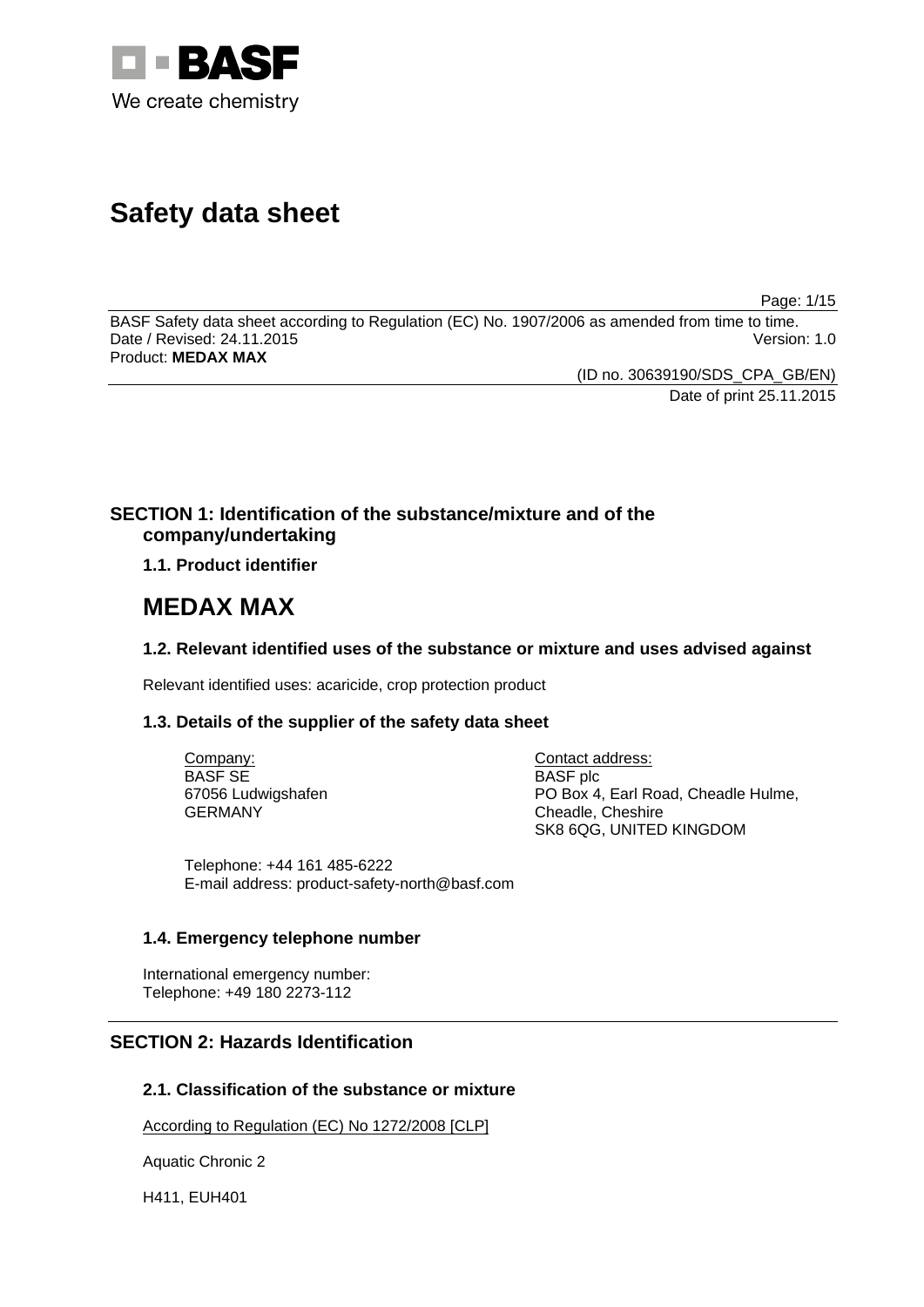Page: 2/15

BASF Safety data sheet according to Regulation (EC) No. 1907/2006 as amended from time to time. Date / Revised: 24.11.2015 Version: 1.0 Product: **MEDAX MAX**

(ID no. 30639190/SDS\_CPA\_GB/EN)

Date of print 25.11.2015

For the classifications not written out in full in this section the full text can be found in section 16.

# **2.2. Label elements**

Globally Harmonized System (GHS) in accordance with UK regulations.

Pictogram:



| <b>Hazard Statement:</b><br>H411<br><b>EUH401</b> | Toxic to aquatic life with long lasting effects.<br>To avoid risks to human health and the environment, comply with the<br>instructions for use.                                            |
|---------------------------------------------------|---------------------------------------------------------------------------------------------------------------------------------------------------------------------------------------------|
| Precautionary Statements (Response):              |                                                                                                                                                                                             |
| P391                                              | Collect spillage.                                                                                                                                                                           |
| Precautionary Statements (Disposal):              |                                                                                                                                                                                             |
| P <sub>501</sub>                                  | Dispose of contents/container to a licensed hazardous-waste disposal<br>contractor or collection site except for empty clean containers which can<br>be disposed of as non-hazardous waste. |

# **2.3. Other hazards**

According to Regulation (EC) No 1272/2008 [CLP]

See section 12 - Results of PBT and vPvB assessment.

If applicable information is provided in this section on other hazards which do not result in classification but which may contribute to the overall hazards of the substance or mixture.

# **SECTION 3: Composition/Information on Ingredients**

# **3.1. Substances**

Not applicable

### **3.2. Mixtures**

# Chemical nature

crop protection product, growth regulator, water dispersible granules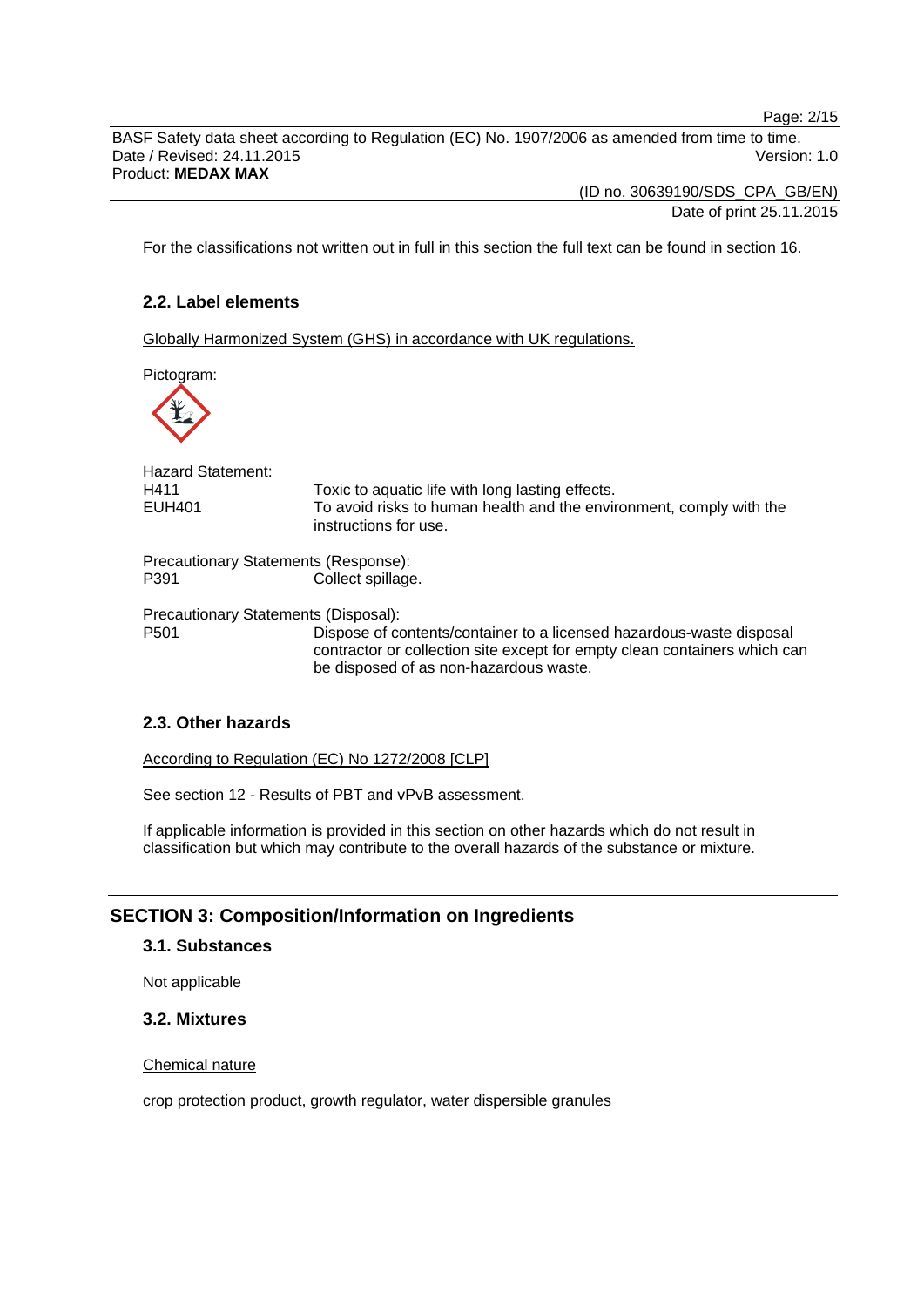|                                                                                                                                                     | Page: 3/15                                                                                                                        |
|-----------------------------------------------------------------------------------------------------------------------------------------------------|-----------------------------------------------------------------------------------------------------------------------------------|
| BASF Safety data sheet according to Regulation (EC) No. 1907/2006 as amended from time to time.<br>Date / Revised: 24.11.2015<br>Product: MEDAX MAX | Version: 1.0                                                                                                                      |
|                                                                                                                                                     | (ID no. 30639190/SDS_CPA_GB/EN)                                                                                                   |
|                                                                                                                                                     | Date of print 25.11.2015                                                                                                          |
| Contains: prohexadione calcium (Content (W/W): 5 %)                                                                                                 |                                                                                                                                   |
| Hazardous ingredients (GHS)<br>according to Regulation (EC) No. 1272/2008                                                                           |                                                                                                                                   |
| Content (W/W): 7.5 %<br>CAS Number: 95266-40-3                                                                                                      | trinexapac-ethyl (ISO); ethyl 4-cyclopropyl(hydroxy)methylene-3,5-dioxocyclohexanecarboxylate<br><b>Aquatic Chronic 2</b><br>H411 |
| fatty alcohol alkoxylate<br>Content (W/W): < 10 %<br>CAS Number: 111905-52-3                                                                        | Skin Corr./Irrit. 2<br>Eye Dam./Irrit. 1<br>H318, H315                                                                            |
| Alcohols, C12-18, ethoxylated propoxylated<br>Content (W/W): $<$ 10 %<br>CAS Number: 69227-21-0                                                     |                                                                                                                                   |
| Ammonium sulphate<br>Content (W/W): < 40 %<br>CAS Number: 7783-20-2<br>EC-Number: 231-984-1<br>REACH registration number: 01-<br>2119455044-46      |                                                                                                                                   |
| Silica gel, precipitated, crystalline free                                                                                                          |                                                                                                                                   |

Content (W/W): < 20 % CAS Number: 112926-00-8 REACH registration number: 01- 2119379499-16

For the classifications not written out in full in this section, including the hazard classes and the hazard statements, the full text is listed in section 16.

# **SECTION 4: First-Aid Measures**

### **4.1. Description of first aid measures**

Remove contaminated clothing.

Show container, label and/or safety data sheet to physician.

If inhaled: Keep patient calm, remove to fresh air.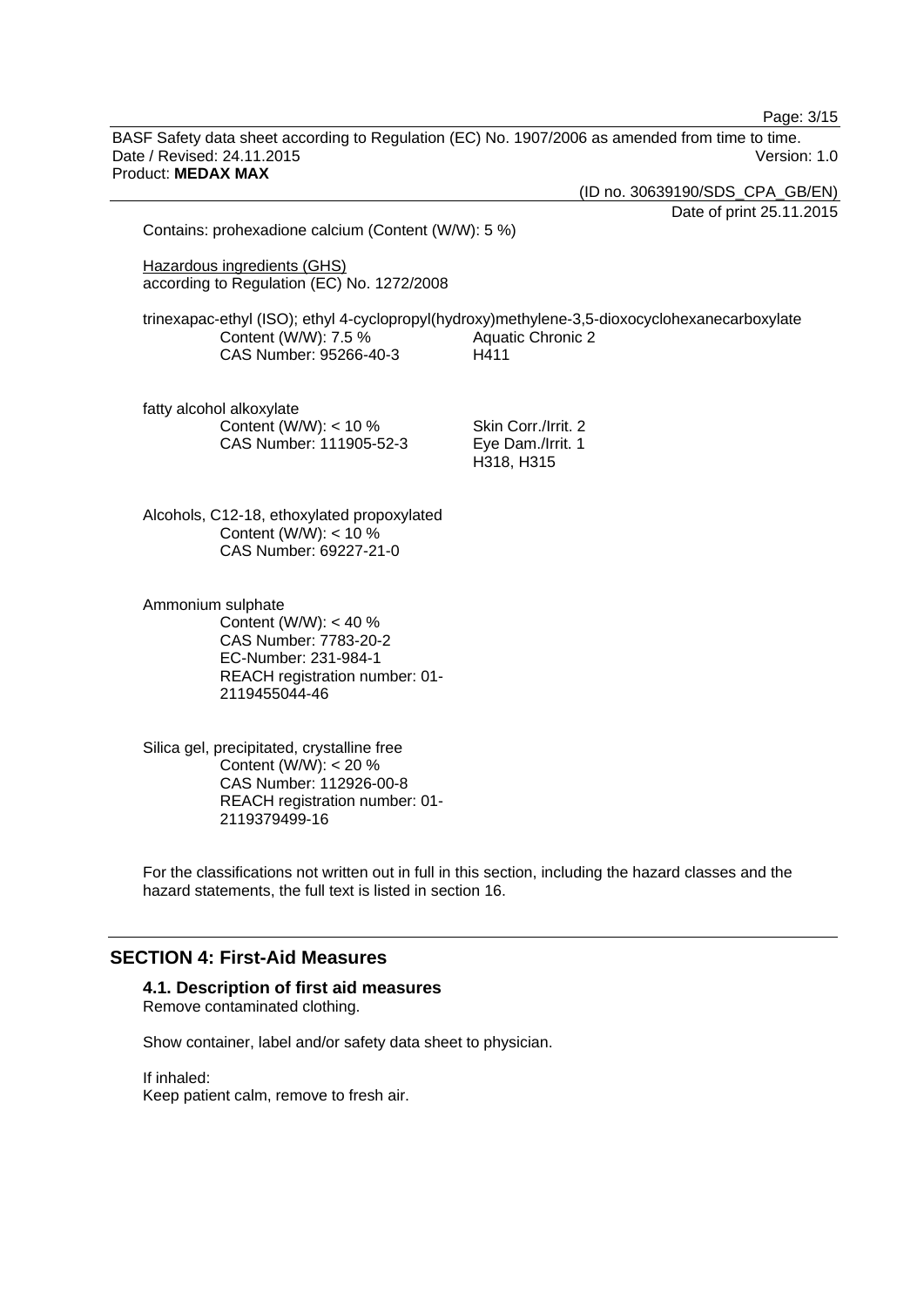Page: 4/15

BASF Safety data sheet according to Regulation (EC) No. 1907/2006 as amended from time to time. Date / Revised: 24.11.2015 Version: 1.0 Product: **MEDAX MAX**

(ID no. 30639190/SDS\_CPA\_GB/EN)

Date of print 25.11.2015

On skin contact: Wash thoroughly with soap and water.

On contact with eyes: Wash affected eyes for at least 15 minutes under running water with eyelids held open.

On ingestion: Rinse mouth and then drink plenty of water.

**4.2. Most important symptoms and effects, both acute and delayed**

Symptoms: No significant reaction of the human body to the product known.

**4.3. Indication of any immediate medical attention and special treatment needed**

Treatment: Symptomatic treatment (decontamination, vital functions).

# **SECTION 5: Fire-Fighting Measures**

# **5.1. Extinguishing media**

Suitable extinguishing media: water spray, dry powder, foam

Unsuitable extinguishing media for safety reasons: carbon dioxide

# **5.2. Special hazards arising from the substance or mixture**

carbon monoxide, Carbon dioxide The substances/groups of substances mentioned can be released in case of fire.

# **5.3. Advice for fire-fighters**

Special protective equipment: Wear self-contained breathing apparatus and chemical-protective clothing.

Further information:

Keep containers cool by spraying with water if exposed to fire. In case of fire and/or explosion do not breathe fumes. Collect contaminated extinguishing water separately, do not allow to reach sewage or effluent systems. Dispose of fire debris and contaminated extinguishing water in accordance with official regulations.

# **SECTION 6: Accidental Release Measures**

# **6.1. Personal precautions, protective equipment and emergency procedures**

Avoid dust formation. Use personal protective clothing. Avoid contact with the skin, eyes and clothing.

# **6.2. Environmental precautions**

Do not discharge into the subsoil/soil. Do not discharge into drains/surface waters/groundwater.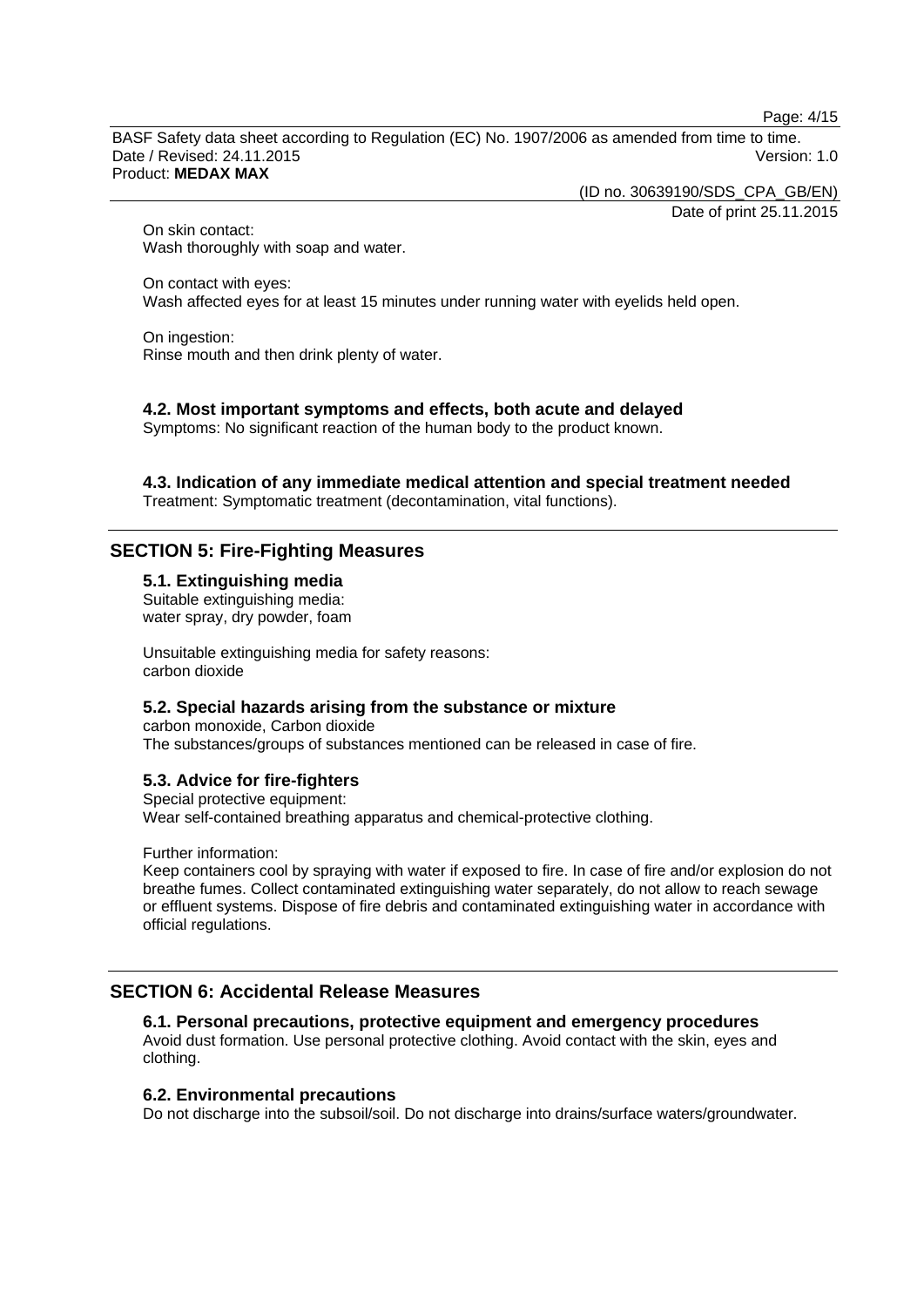Page: 5/15

BASF Safety data sheet according to Regulation (EC) No. 1907/2006 as amended from time to time. Date / Revised: 24.11.2015 Version: 1.0 Product: **MEDAX MAX**

(ID no. 30639190/SDS\_CPA\_GB/EN)

Date of print 25.11.2015

Do not allow contamination of public drains or surface or ground waters. Inform local water plc if spillage enters drains and the Environment Agency (England & Wales), the Scottish Environmental Protection Agency (Scotland), or the Environment and Heritage Service (Northern Ireland) if it enters surface or ground waters. Keep people and animals away.

# **6.3. Methods and material for containment and cleaning up**

For small amounts: Contain with dust binding material and dispose of.

For large amounts: Sweep/shovel up.

Avoid raising dust. Dispose of absorbed material in accordance with regulations. Collect waste in suitable containers, which can be labeled and sealed. Clean contaminated floors and objects thoroughly with water and detergents, observing environmental regulations.

#### **6.4. Reference to other sections**

Information regarding exposure controls/personal protection and disposal considerations can be found in section 8 and 13.

# **SECTION 7: Handling and Storage**

### **7.1. Precautions for safe handling**

No special measures necessary if stored and handled correctly. Ensure thorough ventilation of stores and work areas. When using do not eat, drink or smoke. Hands and/or face should be washed before breaks and at the end of the shift.

#### Protection against fire and explosion:

Avoid dust formation. Dust can form an explosive mixture with air. Prevent electrostatic charge sources of ignition should be kept well clear - fire extinguishers should be kept handy.

#### **7.2. Conditions for safe storage, including any incompatibilities**

Segregate from foods and animal feeds. Further information on storage conditions: Keep away from heat. Protect against moisture. Protect from direct sunlight.

#### **7.3. Specific end use(s)**

For the relevant identified use(s) listed in Section 1 the advice mentioned in this section 7 is to be observed.

# **SECTION 8: Exposure Controls/Personal Protection**

# **8.1. Control parameters**

### Components with occupational exposure limits

No occupational exposure limits known.

Refer to the current edition of HSE Guidance Note EH40 Occupational Exposure Limits (United Kingdom). For normal use and handling refer to the product label/leaflet.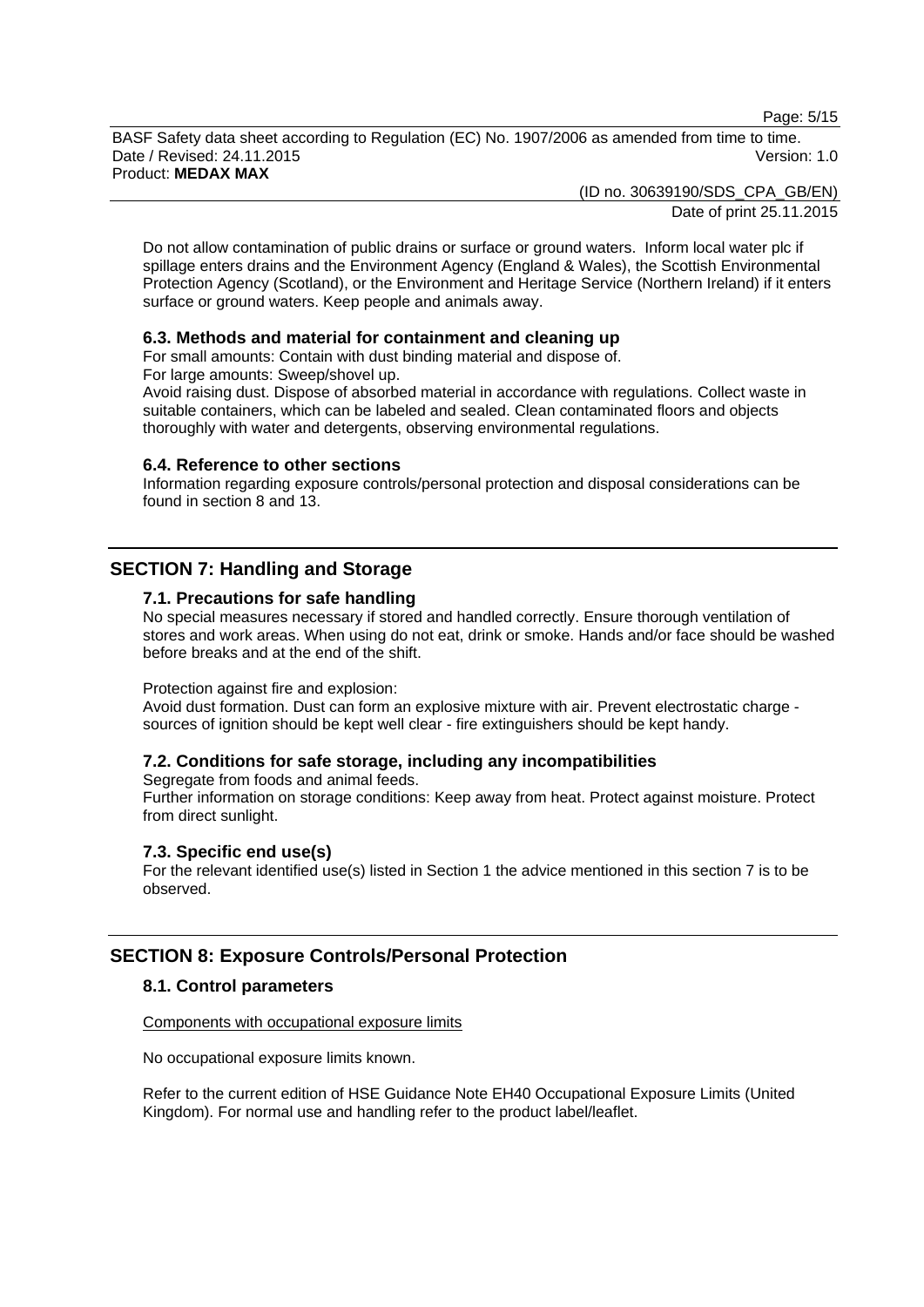Page: 6/15

BASF Safety data sheet according to Regulation (EC) No. 1907/2006 as amended from time to time. Date / Revised: 24.11.2015 Version: 1.0 Product: **MEDAX MAX**

(ID no. 30639190/SDS\_CPA\_GB/EN)

Date of print 25.11.2015

# **8.2. Exposure controls**

Personal protective equipment

Respiratory protection: Respiratory protection not required.

Hand protection:

Suitable chemical resistant safety gloves (EN 374) also with prolonged, direct contact (Recommended: Protective index 6, corresponding > 480 minutes of permeation time according to EN 374): E.g. nitrile rubber (0.4 mm), chloroprene rubber (0.5 mm), butyl rubber (0.7 mm) etc.

Eye protection: Safety glasses with side-shields (frame goggles) (e.g. EN 166)

Body protection:

Body protection must be chosen depending on activity and possible exposure, e.g. apron, protecting boots, chemical-protection suit (according to EN 14605 in case of splashes or EN ISO 13982 in case of dust).

General safety and hygiene measures

The statements on personal protective equipment in the instructions for use apply when handling crop-protection agents in final-consumer packing. Wearing of closed work clothing is recommended. Store work clothing separately. Keep away from food, drink and animal feeding stuffs.

# **SECTION 9: Physical and Chemical Properties**

# **9.1. Information on basic physical and chemical properties**

| Form:<br>Colour:<br>Odour:<br>Odour threshold: | solid, free flowing fine granules<br>brown<br>moderate odour, smoky |                                   |
|------------------------------------------------|---------------------------------------------------------------------|-----------------------------------|
|                                                | Not determined due to potential<br>health hazard by inhalation.     |                                   |
| pH value:                                      | approx. $5 - 7$<br>(24 °C)                                          |                                   |
| Melting temperature:                           | The product has not been tested.                                    |                                   |
| boiling temperature:                           | The product has not been tested.                                    |                                   |
| Flash point:                                   | not applicable, the product is a solid                              |                                   |
| Evaporation rate:                              |                                                                     |                                   |
| Flammability:                                  | not applicable<br>not highly flammable                              | (Regulation 440/2008/EC,<br>A.10) |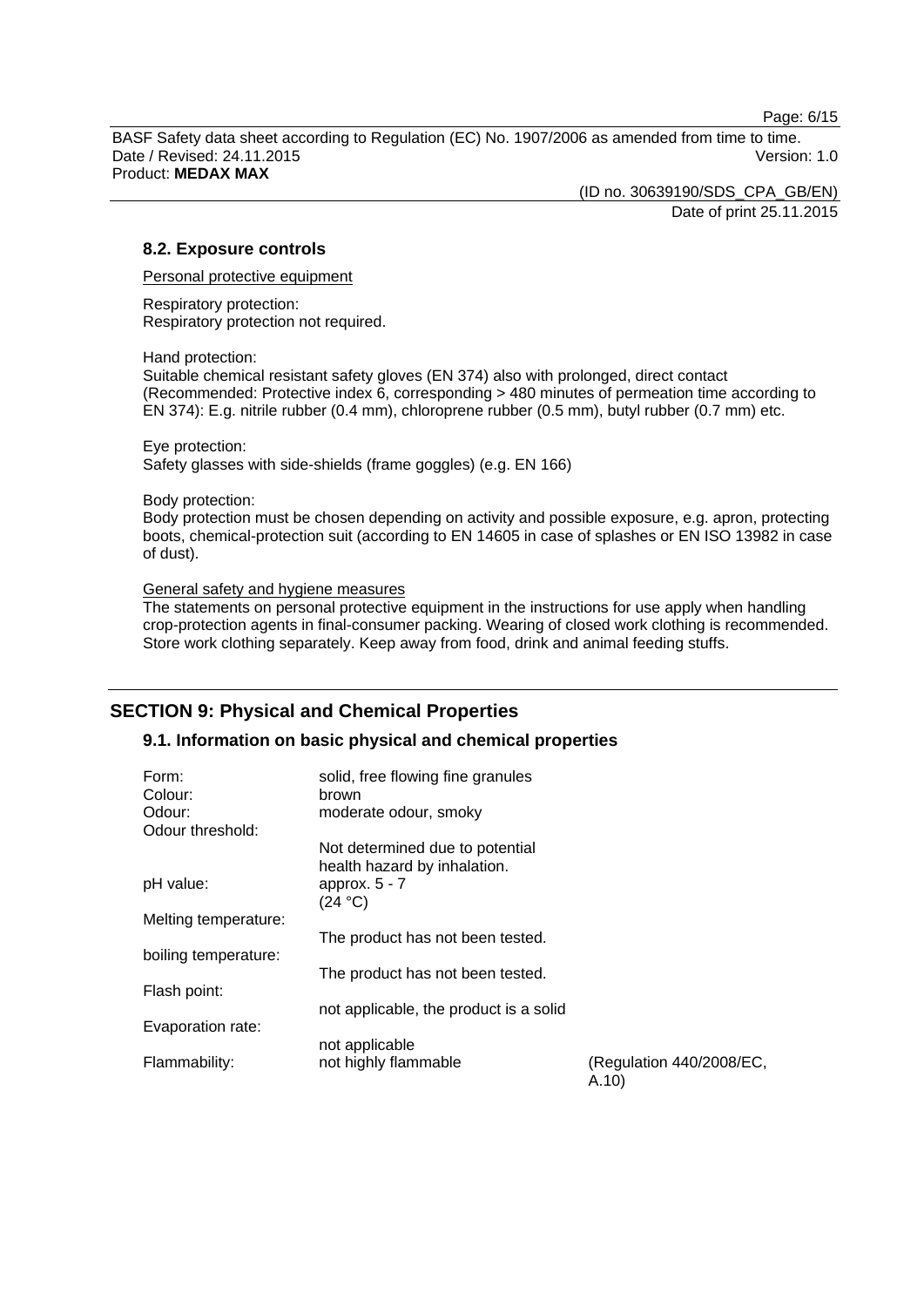Page: 7/15

BASF Safety data sheet according to Regulation (EC) No. 1907/2006 as amended from time to time. Date / Revised: 24.11.2015 Version: 1.0

Product: **MEDAX MAX** (ID no. 30639190/SDS\_CPA\_GB/EN) Date of print 25.11.2015 Lower explosion limit: As a result of our experience with this product and our knowledge of its composition we do not expect any hazard as long as the product is used appropriately and in accordance with the intended use. Upper explosion limit: As a result of our experience with this product and our knowledge of its composition we do not expect any hazard as long as the product is used appropriately and in accordance with the intended use. Vapour pressure: The value has not be determined because of the high melting point. Relative vapour density (air): not applicable Solubility in water: dispersible *Information on: prohexadione calcium Partitioning coefficient n-octanol/water (log Kow): -2.9 (20 °C) Information on: trinexapac-ethyl (ISO); ethyl 4-cyclopropyl(hydroxy)methylene-3,5 dioxocyclohexanecarboxylate Partitioning coefficient n-octanol/water (log Kow): -0.29 (25 °C; pH value: 7)* ---------------------------------- Self ignition: Temperature: 259.0 °C (Method: Regulation 440/2008/EC, A.16) Thermal decomposition: 175 °C, 40 kJ/kg, (DSC (OECD 113)) (onset temperature) 455 °C, > 50 kJ/kg, (DSC (OECD 113)) (onset temperature) Viscosity, dynamic: not applicable, the product is a solid Explosion hazard: not explosive Fire promoting properties: not fire-propagating **9.2. Other information** Minimum ignition energy: > 10 mJ

| Bulk density:           | $<$ 30 mJ<br>(1 hPa, 20 °C)<br>Inductivity: 1 mH<br>approx. 780 - 820 kg/m3 |                | (VDI 2263, sheet 1, 2.5) |
|-------------------------|-----------------------------------------------------------------------------|----------------|--------------------------|
| Grain size distribution | approx. 1.9 µm                                                              | (D10)          |                          |
|                         | approx. 7.5 um<br>approx. $20.5 \mu m$                                      | (D50)<br>(D90) |                          |
| Other Information:      |                                                                             |                |                          |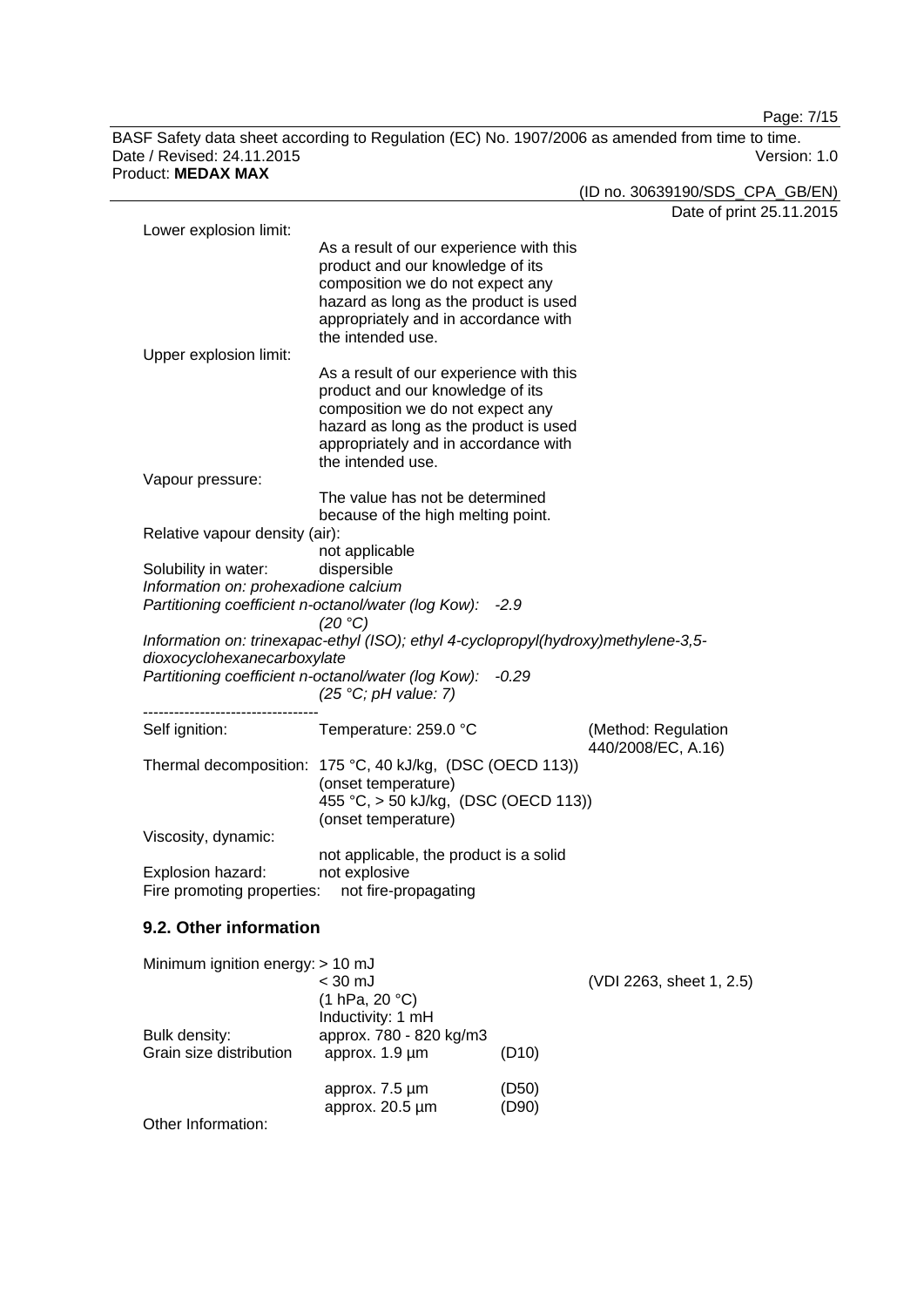Page: 8/15

BASF Safety data sheet according to Regulation (EC) No. 1907/2006 as amended from time to time. Date / Revised: 24.11.2015 Version: 1.0 Product: **MEDAX MAX**

(ID no. 30639190/SDS\_CPA\_GB/EN)

Date of print 25.11.2015

If necessary, information on other physical and chemical parameters is indicated in this section.

# **SECTION 10: Stability and Reactivity**

### **10.1. Reactivity**

No hazardous reactions if stored and handled as prescribed/indicated.

#### **10.2. Chemical stability**

The product is stable if stored and handled as prescribed/indicated.

#### **10.3. Possibility of hazardous reactions**

No hazardous reactions if stored and handled as prescribed/indicated.

### **10.4. Conditions to avoid**

See MSDS section 7 - Handling and storage.

### **10.5. Incompatible materials**

Substances to avoid: strong acids, strong bases, strong oxidizing agents

### **10.6. Hazardous decomposition products**

Hazardous decomposition products: No hazardous decomposition products if stored and handled as prescribed/indicated.

# **SECTION 11: Toxicological Information**

# **11.1. Information on toxicological effects**

Acute toxicity

Assessment of acute toxicity: Virtually nontoxic after a single skin contact. Virtually nontoxic by inhalation. Virtually nontoxic after a single ingestion.

Experimental/calculated data: LD50 rat (oral): > 2,000 mg/kg (OECD Guideline 423) No mortality was observed.

LC50 rat (by inhalation): > 1.8 mg/l 4 h (OECD Guideline 403) The value meets the highest applied test concentration. No mortality was observed. An aerosol was tested.

LD50 rat (dermal): > 2,000 mg/kg (OECD Guideline 402) No mortality was observed.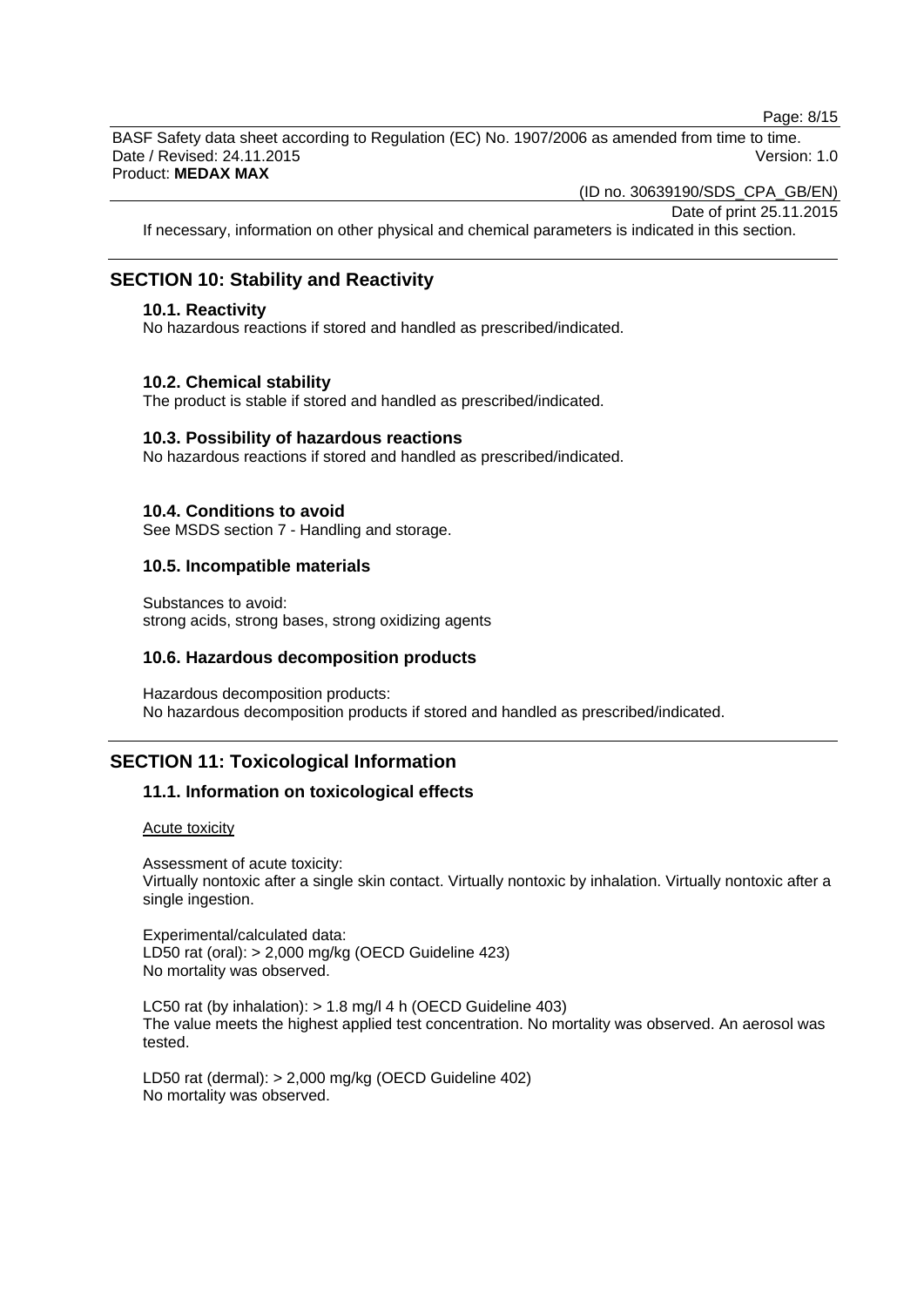Page: 9/15

BASF Safety data sheet according to Regulation (EC) No. 1907/2006 as amended from time to time. Date / Revised: 24.11.2015 Version: 1.0 Product: **MEDAX MAX**

> (ID no. 30639190/SDS\_CPA\_GB/EN) Date of print 25.11.2015

#### Irritation

Assessment of irritating effects: Not irritating to the skin. Not irritating to the eyes.

Experimental/calculated data: Skin corrosion/irritation: non-irritant (OECD Guidelines 431/439)

Skin corrosion/irritation rabbit: Slightly irritating. (OECD Guideline 404)

Serious eye damage/irritation rabbit: non-irritant (OECD Guideline 405)

### Respiratory/Skin sensitization

Assessment of sensitization: There is no evidence of a skin-sensitizing potential.

Experimental/calculated data: Mouse Local Lymph Node Assay (LLNA) mouse: Non-sensitizing.

#### Germ cell mutagenicity

Assessment of mutagenicity:

The product has not been tested. The statement has been derived from the properties of the individual components. Mutagenicity tests revealed no genotoxic potential.

#### **Carcinogenicity**

#### Assessment of carcinogenicity:

The product has not been tested. The statement has been derived from the properties of the individual components. The results of various animal studies gave no indication of a carcinogenic effect.

#### Reproductive toxicity

#### Assessment of reproduction toxicity:

The product has not been tested. The statement has been derived from the properties of the individual components. The results of animal studies gave no indication of a fertility impairing effect.

#### Developmental toxicity

#### Assessment of teratogenicity:

The product has not been tested. The statement has been derived from the properties of the individual components. Animal studies gave no indication of a developmental toxic effect at doses that were not toxic to the parental animals.

#### Specific target organ toxicity (single exposure)

Assessment of STOT single:

The available information is not sufficient for evaluation.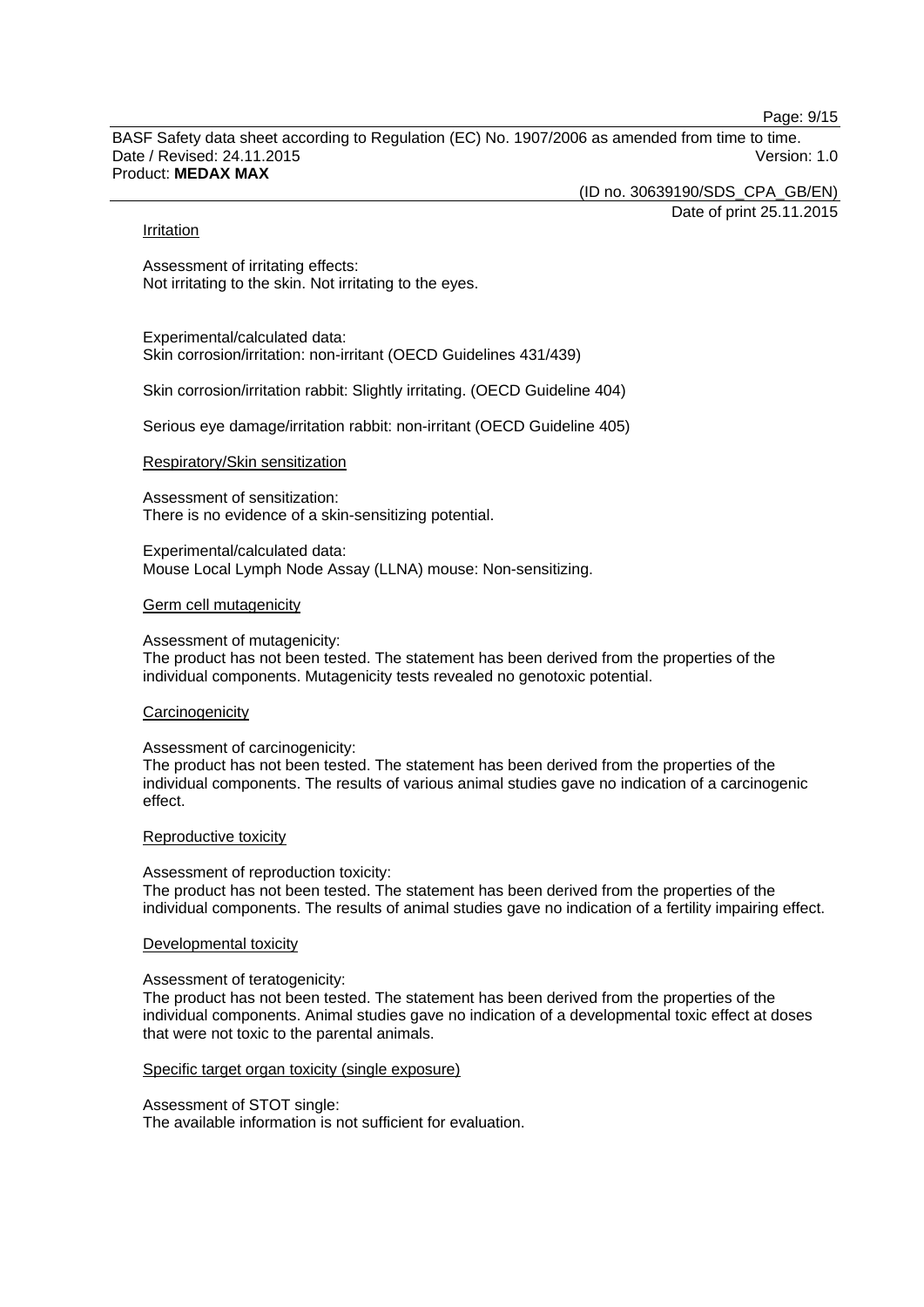Page: 10/15

BASF Safety data sheet according to Regulation (EC) No. 1907/2006 as amended from time to time. Date / Revised: 24.11.2015 Version: 1.0 Product: **MEDAX MAX**

> (ID no. 30639190/SDS\_CPA\_GB/EN) Date of print 25.11.2015

#### Repeated dose toxicity and Specific target organ toxicity (repeated exposure)

Assessment of repeated dose toxicity: The product has not been tested. The statement has been derived from the properties of the individual components. No substance-specific organtoxicity was observed after repeated administration to animals.

#### Aspiration hazard

No aspiration hazard expected. The product has not been tested. The statement has been derived from the properties of the individual components.

#### Other relevant toxicity information

Misuse can be harmful to health.

### **SECTION 12: Ecological Information**

#### **12.1. Toxicity**

Assessment of aquatic toxicity: Toxic to aquatic life with long lasting effects.

Toxicity to fish: LC50 (96 h) 2.67 mg/l, Oncorhynchus mykiss (OECD 203; ISO 7346; 84/449/EEC, C.1, static)

Aquatic invertebrates: EC50 (48 h) 7.63 mg/l, Daphnia magna (OECD Guideline 202, part 1, static)

Aquatic plants: EC50 (72 h) 24.54 mg/l (growth rate), Pseudokirchneriella subcapitata (OECD Guideline 201, static)

EC50 (7 d) 18.9 mg/l (growth rate), Lemna gibba (OECD guideline 221, semistatic)

#### **12.2. Persistence and degradability**

Assessment biodegradation and elimination (H2O): The product has not been tested. The statement has been derived from the properties of the individual components.

*Information on: prohexadione calcium Assessment biodegradation and elimination (H2O): Readily biodegradable (according to OECD criteria).*

*Information on: trinexapac-ethyl (ISO); ethyl 4-cyclopropyl(hydroxy)methylene-3,5 dioxocyclohexanecarboxylate*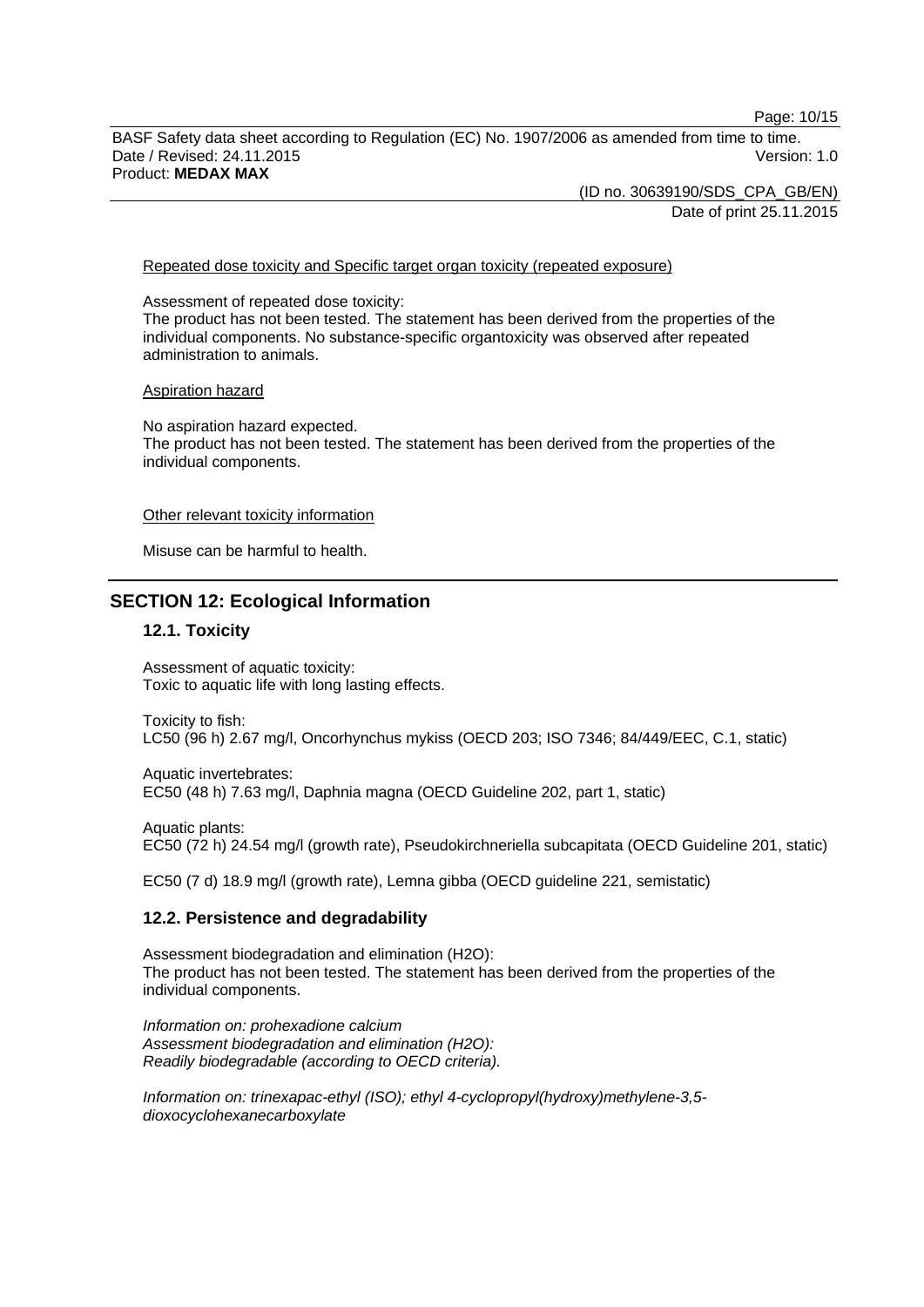Page: 11/15

BASF Safety data sheet according to Regulation (EC) No. 1907/2006 as amended from time to time. Date / Revised: 24.11.2015 Version: 1.0 Product: **MEDAX MAX**

(ID no. 30639190/SDS\_CPA\_GB/EN)

Date of print 25.11.2015

*Assessment biodegradation and elimination (H2O): Not readily biodegradable (by OECD criteria).* ----------------------------------

### **12.3. Bioaccumulative potential**

Assessment bioaccumulation potential: The product has not been tested. The statement has been derived from the properties of the individual components.

*Information on: prohexadione calcium Assessment bioaccumulation potential: Because of the n-octanol/water distribution coefficient (log Pow) accumulation in organisms is not to be expected.*

*Information on: trinexapac-ethyl (ISO); ethyl 4-cyclopropyl(hydroxy)methylene-3,5 dioxocyclohexanecarboxylate Assessment bioaccumulation potential: Because of the n-octanol/water distribution coefficient (log Pow) accumulation in organisms is not to be expected.* ----------------------------------

# **12.4. Mobility in soil**

Assessment transport between environmental compartments: Adsorption in soil: The product has not been tested. The statement has been derived from the properties of the individual components.

*Information on: prohexadione calcium Assessment transport between environmental compartments: Adsorption in soil: Following exposure to soil, the product trickles away and can - dependant on degradation - be transported to deeper soil areas with larger water loads.*

*Information on: trinexapac-ethyl (ISO); ethyl 4-cyclopropyl(hydroxy)methylene-3,5 dioxocyclohexanecarboxylate Assessment transport between environmental compartments: Adsorption in soil: Following exposure to soil, the product trickles away and can - dependant on degradation - be transported to deeper soil areas with larger water loads.* ----------------------------------

# **12.5. Results of PBT and vPvB assessment**

The product does not contain a substance fulfilling the PBT (persistent/bioaccumulative/toxic) criteria or the vPvB (very persistent/very bioaccumulative) criteria.

# **12.6. Other adverse effects**

The product does not contain substances that are listed in Regulation (EC) 1005/2009 on substances that deplete the ozone layer.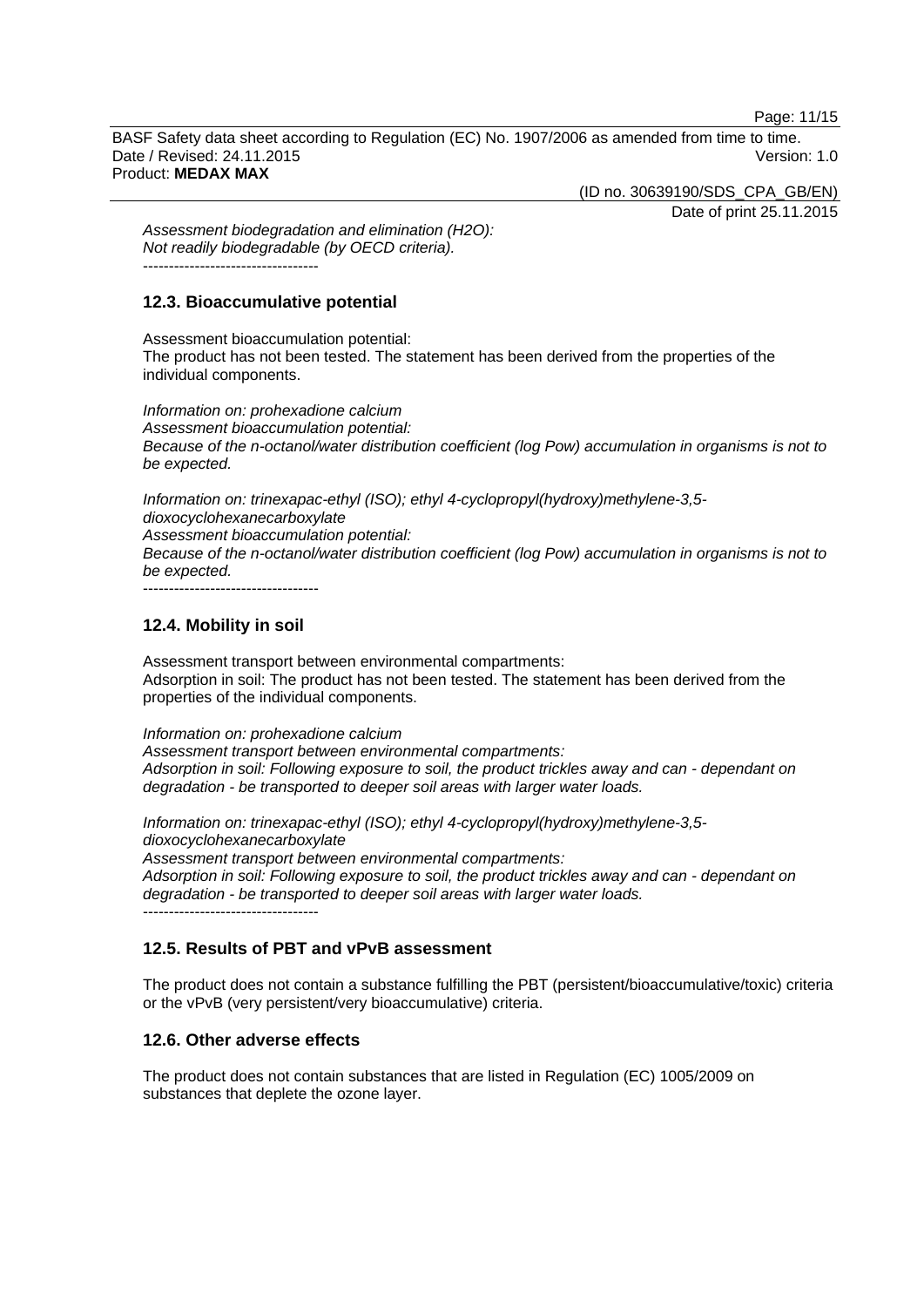Page: 12/15

BASF Safety data sheet according to Regulation (EC) No. 1907/2006 as amended from time to time. Date / Revised: 24.11.2015 Version: 1.0 Product: **MEDAX MAX**

(ID no. 30639190/SDS\_CPA\_GB/EN)

Date of print 25.11.2015

### **12.7. Additional information**

Other ecotoxicological advice: Do not discharge product into the environment without control.

# **SECTION 13: Disposal Considerations**

### **13.1. Waste treatment methods**

Must be disposed of or incinerated in accordance with local regulations.

The UK Environmental Protection (Duty of Care) Regulations (EP) and amendments should be noted (United Kingdom).

This product and any uncleaned containers must be disposed of as hazardous waste in accordance with the 2005 Hazardous Waste Regulations and amendments (United Kingdom)

Contaminated packaging:

Contaminated packaging should be emptied as far as possible and disposed of in the same manner as the substance/product.

# **SECTION 14: Transport Information**

### **Land transport**

ADR

| UN number<br>UN proper shipping name:<br>Transport hazard class(es):<br>Packing group:<br>Environmental hazards:<br>Special precautions for<br>user: | UN3077<br>ENVIRONMENTALLY HAZARDOUS SUBSTANCE, SOLID, N.O.S.<br>(contains TRINEXAPAC-ETHYL)<br>9. EHSM<br>Ш<br>ves<br>Tunnel code: E |
|------------------------------------------------------------------------------------------------------------------------------------------------------|--------------------------------------------------------------------------------------------------------------------------------------|
| <b>RID</b>                                                                                                                                           |                                                                                                                                      |
| UN number<br>UN proper shipping name:                                                                                                                | <b>UN3077</b><br>ENVIRONMENTALLY HAZARDOUS SUBSTANCE, SOLID, N.O.S.<br>(contains TRINEXAPAC-ETHYL)                                   |
| Transport hazard class(es):                                                                                                                          | 9. EHSM                                                                                                                              |
| Packing group:<br>Environmental hazards:                                                                                                             | Ш<br>yes                                                                                                                             |
| Special precautions for<br>user:                                                                                                                     | None known                                                                                                                           |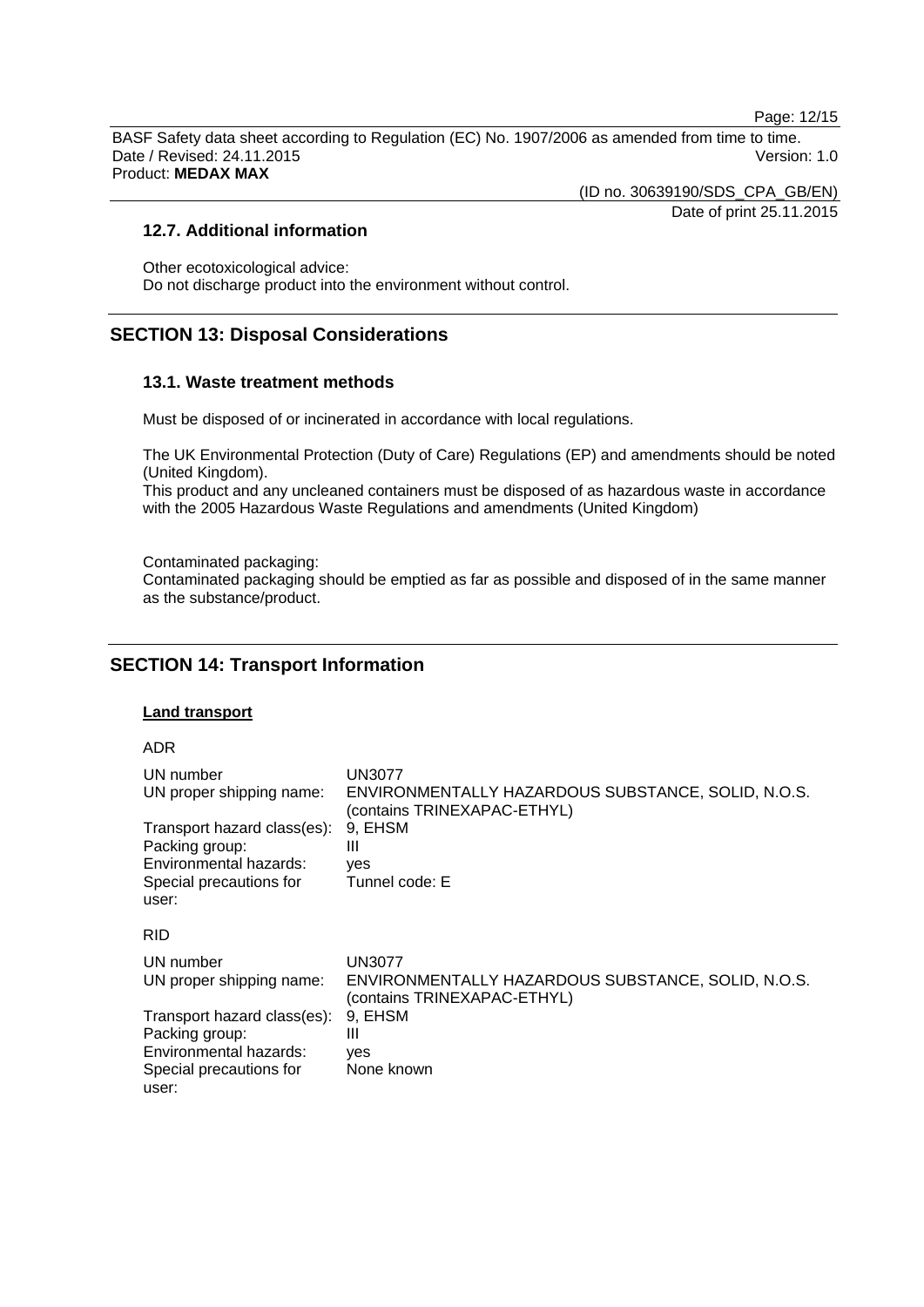Page: 13/15

BASF Safety data sheet according to Regulation (EC) No. 1907/2006 as amended from time to time. Date / Revised: 24.11.2015 Version: 1.0 Product: **MEDAX MAX**

(ID no. 30639190/SDS\_CPA\_GB/EN)

Date of print 25.11.2015

# **Inland waterway transport**

ADN

UN number UN3077<br>UN proper shipping name: ENVIRO ENVIRONMENTALLY HAZARDOUS SUBSTANCE, SOLID, N.O.S. (contains TRINEXAPAC-ETHYL) Transport hazard class(es): 9, EHSM Packing group: III Environmental hazards: yes Special precautions for user: None known

Transport in inland waterway vessel Not evaluated

# **Sea transport**

### IMDG

| UN number:                       | <b>UN 3077</b>                                                                    |
|----------------------------------|-----------------------------------------------------------------------------------|
| UN proper shipping name:         | ENVIRONMENTALLY HAZARDOUS SUBSTANCE, SOLID, N.O.S.<br>(contains TRINEXAPAC-ETHYL) |
| Transport hazard class(es):      | 9. EHSM                                                                           |
| Packing group:                   | Ш                                                                                 |
| Environmental hazards:           | ves                                                                               |
|                                  | Marine pollutant: YES                                                             |
| Special precautions for<br>user: | None known                                                                        |

# **Air transport**

# IATA/ICAO

| UN number:                  | <b>UN 3077</b>                                     |
|-----------------------------|----------------------------------------------------|
| UN proper shipping name:    | ENVIRONMENTALLY HAZARDOUS SUBSTANCE, SOLID, N.O.S. |
|                             | (contains TRINEXAPAC-ETHYL)                        |
| Transport hazard class(es): | 9. EHSM                                            |
| Packing group:              | Ш                                                  |
| Environmental hazards:      | ves                                                |
| Special precautions for     | None known                                         |
| user:                       |                                                    |

# **14.1. UN number**

See corresponding entries for "UN number" for the respective regulations in the tables above.

# **14.2. UN proper shipping name**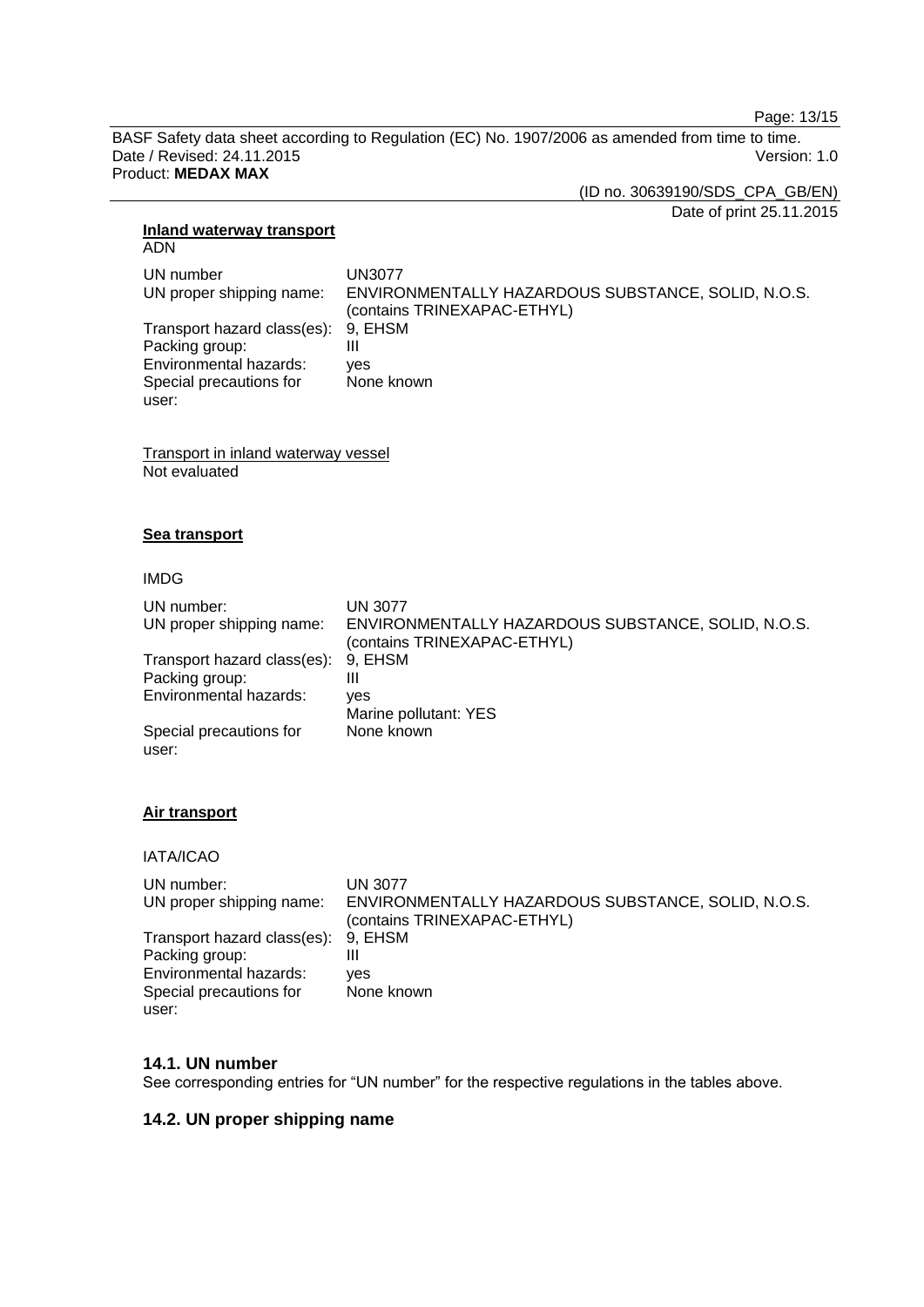Page: 14/15

BASF Safety data sheet according to Regulation (EC) No. 1907/2006 as amended from time to time. Date / Revised: 24.11.2015 Version: 1.0 Product: **MEDAX MAX**

(ID no. 30639190/SDS\_CPA\_GB/EN)

Date of print 25.11.2015

See corresponding entries for "UN proper shipping name" for the respective regulations in the tables above.

### **14.3. Transport hazard class(es)**

See corresponding entries for "Transport hazard class(es)" for the respective regulations in the tables above.

### **14.4. Packing group**

See corresponding entries for "Packing group" for the respective regulations in the tables above.

### **14.5. Environmental hazards**

See corresponding entries for "Environmental hazards" for the respective regulations in the tables above.

### **14.6. Special precautions for user**

See corresponding entries for "Special precautions for user" for the respective regulations in the tables above.

# **14.7. Transport in bulk according to Annex II of MARPOL73/78 and the IBC Code**

| Regulation:         | Not evaluated |
|---------------------|---------------|
| Shipment approved:  | Not evaluated |
| Pollution name:     | Not evaluated |
| Pollution category: | Not evaluated |
| Ship Type:          | Not evaluated |

#### **Further information**

This product is subject to the most recent edition of "The Carriage of Dangerous Goods and Use of Transportable Pressure Equipment Regulations" and their amendments (United Kingdom).

# **SECTION 15: Regulatory Information**

# **15.1. Safety, health and environmental regulations/legislation specific for the substance or mixture**

If other regulatory information applies that is not already provided elsewhere in this safety data sheet, then it is described in this subsection.

This product is classified under the European CLP Regulation.

The data should be considered when making any assessment under the Control of Substances Hazardous to Health Regulations (COSHH), and related guidance, for example, 'COSHH Essentials' (United Kingdom).

This product may be subject to the Control of Major Accident Hazards Regulations (COMAH), and amendments if specific threshold tonnages are exceeded (United Kingdom).

# **15.2. Chemical Safety Assessment**